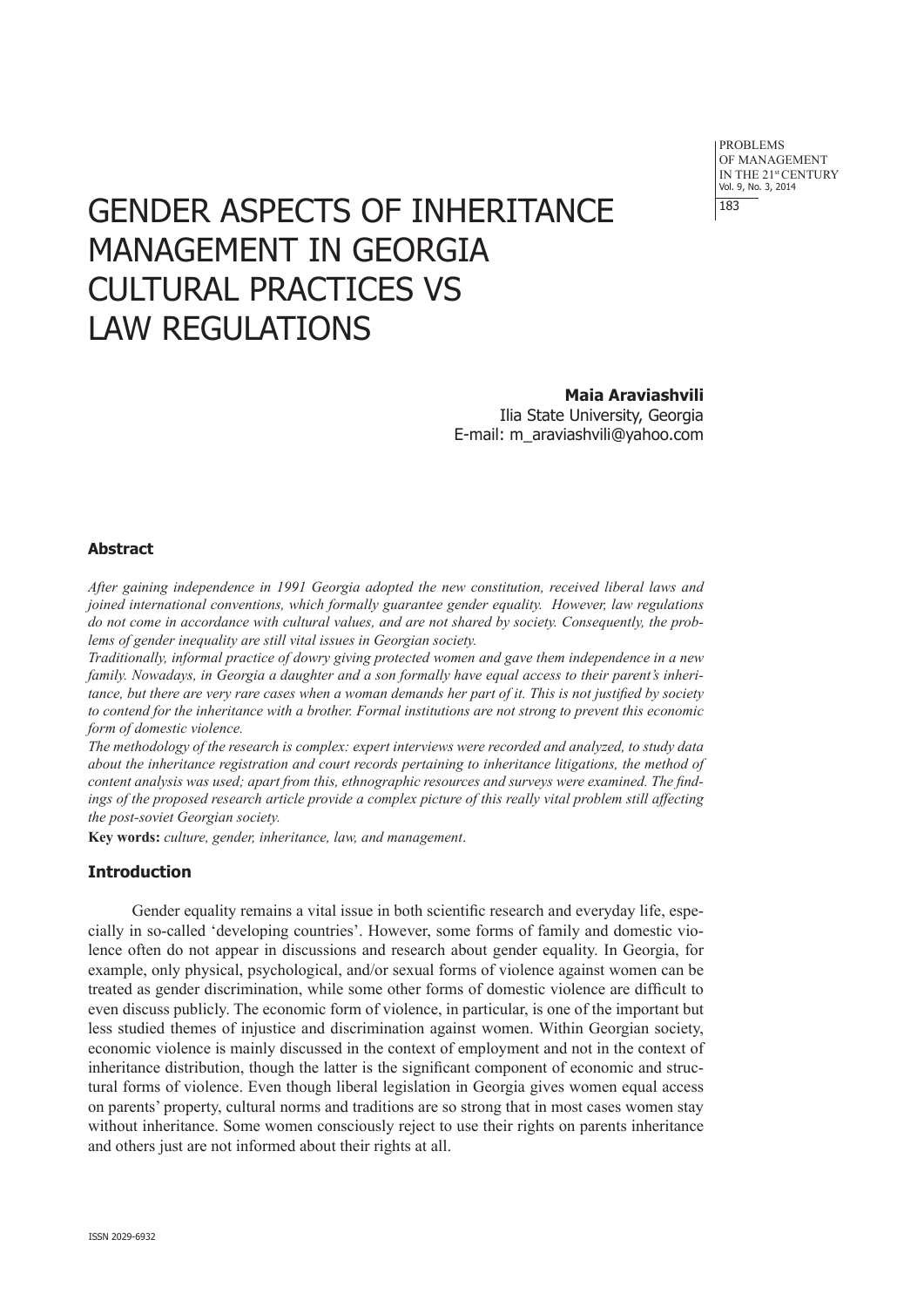problems of Management IN THE 21st CENTURY Vol. 9, No. 3, 2014 184

Women's inheritance rights in Georgia underwent striking changes throughout the centuries. In the medieval period, for example, a woman's belongings were separated from the property of her husband's family and remained under her control (Machabeli, 1978, p. 58). Generally, a woman's property consisted of a dowry allocated by her parents, and presents or money that future husband gave to the bride's family. The amount of a woman's dowry or property holdings was regulated mainly by traditions and customs. Dowry traditions varied in different regions of Georgia, but a dowry giving was a widespread practice to transfer parents' property to their daughters. As mentioned above, this inherited property exclusively belonged to the woman in her new family; she had the right to manage it and use it according to her will; and, in the case of divorce, the woman still owned that property (Machabeli, 1978, p. 56).

The nineteenth century was a hard time for many members of the Georgian nobility as they lost power and wealth following the weakening of feudalism. Therefore, due mostly to economic reasons, it became more difficult to follow the dowry-giving traditions. However, this custom still played an important role in Georgian culture, and the dowry remained an important prerequisite for women to get married and have significant economic rights in their new families. Generally, women had no right to choose their partner. Only parents had authority to plan their daughter's marriage and make financial arrangements with their future son-in-law. At that time, it became even more important for men from aristocratic, but economically downtrodden families to marry rich women whose dowry would improve their families' financial situation (Machabeli, 1978, p. 57).

In the wake of Capitalism economic and social differentiation based on property became more evident also within peasantry of the nineteenth century. Some peasants became promoted merchants and the part of the new bourgeoisie class. On the one hand, that class tried to establish a connection with noble families and gain more high-status position, on the other hand, nobility tried to prevent poverty and get property by marring "well dowered" women (Machabeli, 1978, pp. 32-35). New socio-economical conditions stipulated new rules of marriage norms at that time. Even though, dowry giving somehow lost its meaning, it had been remained as a tradition. Pierre Bourdieu notes that the norms people follow are 'ongoingly' reproduced. Perhaps dowries kept their importance and meaning in the modern era, because families were united by paths that continuously were kept from generation to generation, "about which nothing is said, as with everything which can be taken for granted because it has always been as it is" (Berger & Luckmann, 1967, p. 24).

In Soviet times, the practice of giving dowries was not as strong as before, but it remained an important tradition. It was not obligatory for parents to give a dowry to a daughter, but in some social groups leaving a bride without dowry could become a subject of criticism. Generally, a bride's family was expected to bring furniture with bedclothes to the house of the future husband. A man, in his turn, mostly was supposed to have a house. Thus, while dowries may have become a sort of unspoken tradition, they were far from meaningless.

In 1921 the family law was amended in order to "destroy the elements of women's exploitation," or, in other words, to reject economic, religious, class, and national barriers in regards to marriage, and to eliminate parental involvement in the creation of new families. Only mutual personal consent was declared as a precondition for marriage. The Soviet Georgia's **e**thnographic data clearly reflect this shift (Beqaia, 1981, pp. 60-61). The former customs became old fashioned and women's property now mostly consisted of her work salary, rather than her inheritance or dowry.

After the collapse of the Soviet Union, Georgia joined various international conventions and approved laws for the protection of human rights. However, it seems that all these steps were made to meet international standards, since the country still does not have mechanisms to make law regulations function in reality. It is not surprising that in what is still a patriarchal society, cultural norms override the law, especially in regard to women's rights.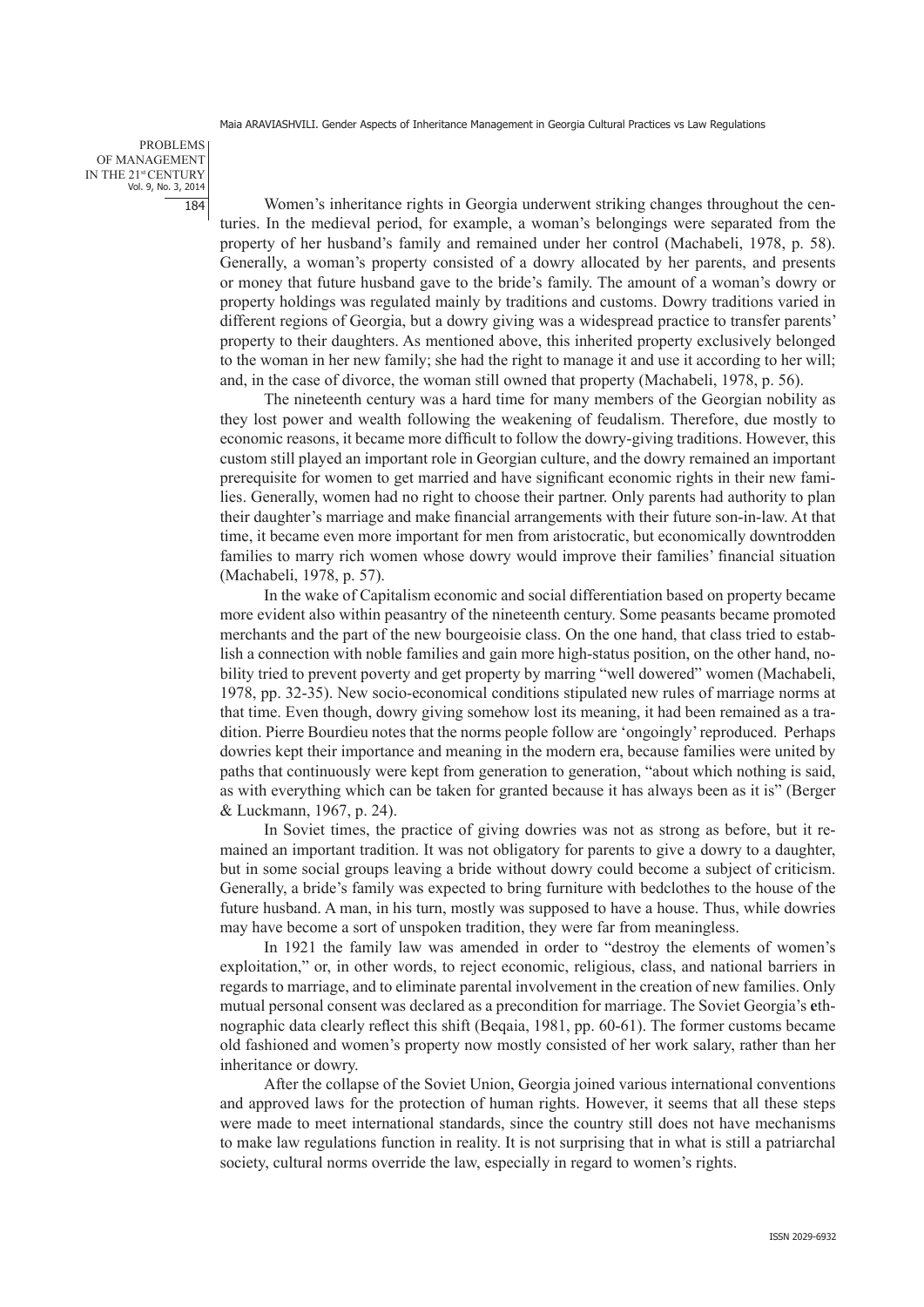problems of Management IN THE 21st CENTURY Vol. 9, No. 3, 2014 185

The Constitution of Georgia (August  $24<sup>th</sup>$ , 1995) guarantees equality for all citizens in Article 14: "Everyone is born free and is equal before the law, regardless of race, skin color, language, sex, religion, political and other beliefs, national, ethnic and social origin, property and title status or place of residence." Besides that, Georgia's inheritance law gives equal access to property inheritance and does not differentiate based on gender. The Law of Inheritance, Article 1307, defines persons in the event of hereditary succession, who may inherit a property, as descendants of the deceased, as of the moment of his death, as well as any descendants born after the parent's death.

The country also approved the Law on Gender Equality in 2010. Some articles of this law address the main subject of this paper. The Gender Equality Law additionally supports gender equality in terms of equal opportunities and treatment. Also, it frames parents' rights and responsibilities towards their children. This law also stresses the importance of maintaining statistics on gender inequality (Gender Equality Law of Georgia, 2010).

In order to establish a strong democratic rule of law, citizens' actions should reflect deep ethical and moral convictions on what is just or unjust, as citizens must be willing to share the responsibility to create and sustain institutions and laws. "Perhaps the most important responsibilities of citizens are to make appropriate use of their liberty and to respect the rights of others" (Galston, 1997, p. 7).

But in most cases, some types of gender discrimination are not admitted as violence at all and are considered justified, making it especially difficult to combat. In most cases, ordinary citizens do not accept new laws regarding gender equality. Moreover, "even though the law guarantees gender equality, traditional views and women's acknowledgment of their rights give privileges to men" (Sabedashvili, 2007, p. 37).

To examine how these laws are represented and reflected in everyday life, we should consider data from previous studies. For example, Nani Bendeliani's article 'Assessing Gender Equality in Georgia on the Basis of International Indices and Ratings' (Bendeliani, 2012) is a comprehensive evaluation of gender equality problems in Georgia from various perspectives and methodologies. This work is based on records of different international agencies and also deals with the issues of gender discrimination in terms of inheritance distribution. The author discusses two reports that evaluated gender equality in Georgia in 2009 and 2012 (Bendeliani, 2012). The data reveal, that gender inequality problems with regard to inheritance rights actually worsened between 2009 and 2012. For instance, on the scale used in the study, 0 means that social institutions do not influence the majority of women, and 1 means that social institutions do have influence on the majority of women. According to this scale, Georgia was evaluated with 0 in 2009 and 0.5 in 2012 in respect of unequal access to the inheritance. The author explains this paradox: "[The] 2009 report falls short to reflect the effect of institutions over gender equality in Georgia - it measures formal, legislative indicators, not so relevant to the reality existing in Georgia. In the 2012 report, the indicators measuring the informal institutions were included in the index" (Bendeliani, 2012, pp. 18-19). It is remarkable that on the formal and legal levels we are evaluated with excellent results, but problems arise as soon as the reality and significance of informal institutions are discussed.

Another source that could be useful to analyze is the data from research conducted in 2013 by the UNDP (United Nations in Georgia, 2013, p. 201). The research results were gained by using both quantitative (survey) and qualitative (focus groups) methods. One of the research topics was the women's rights on property and inheritance. According to the survey, a high number of respondents believed that a major part of a parent's property, or even all of it, should be given to a son, making it quite evident that men have a privileged position within society in terms of inheritance rights (United Nations in Georgia, 2013, p. 201).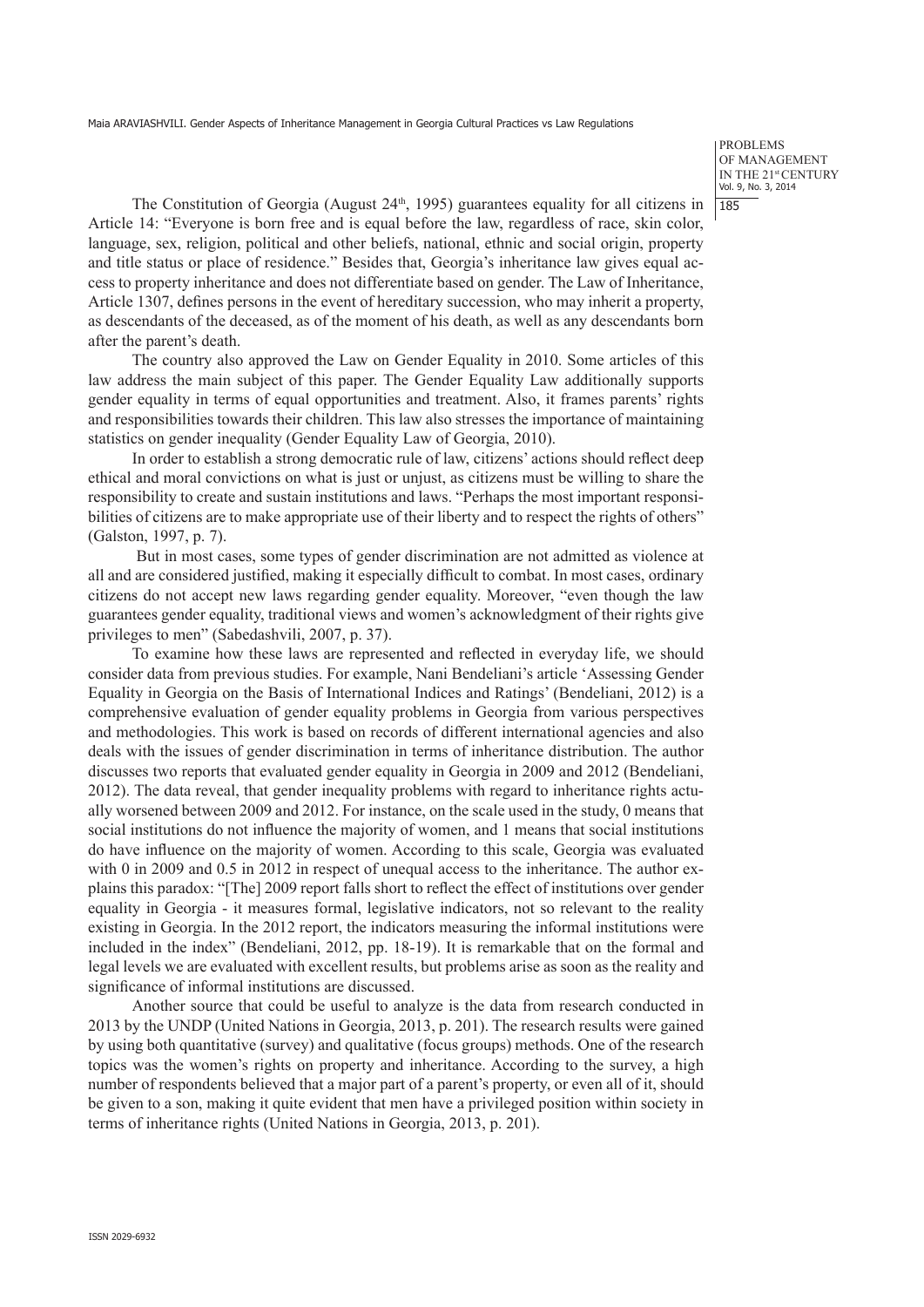problems of Management IN THE 21st CENTURY Vol. 9, No. 3, 2014 186

#### *Problem of Research*

In Georgia new values are not formed and traditions still play an important role in shaping social practices. The law does not come in accordance with cultural values, which traditionally rule "accepted" acts. In this way, equality of rights mentioned in Georgian Constitution and law, is not shared by society. The unequal distribution and management of inheritance is not seen as unfair. In most cases, neither men nor women evaluate it as unjust. Georgian women cannot protect their rights conceded by the law, that's when the privileged division of inheritance has led to the development of unequal positions for men and women in regard to power and social status not only in the family but also in the society.

### *Research Focus*

This research focuses on gender inequality in the context of inheritance management, which in my opinion appears to be one of the main forms of economic violence in Georgian society. Although the Georgian Constitution guarantees gender equality, and Georgia's property law gives sons and daughters the same legal rights to inheritance, the legal system often comes in conflict with cultural practices that favor men in terms of inheritance rights. The study will analyze the factors of Georgia accepted liberal law regulation that should protect women's rights and will also describe the difficulties of implementation process. The research will analyze how inheritance managements affect gender roles in Georgian families, and how inheritance management can become a form of economic violence and source of other forms of violence.

## **Research Methodology**

To study the issue combined methodology was needed, that could give the full picture. Within this research following methods were used: the expert interviews, the content analyses of data retrieved from the National Agency of Public Registry and Public court, also content analyses of the dowry books.

 As qualitative research gives opportunity to get in depth information to find the reasons and factors of the problem, expert interviews were recorded with scholars in gender studies and lawyers specializing in inheritance laws and human rights. A group of experts that were interviewed are: Mzia Tsereteli, professor of psychology at Ivane Javakhishvili Tbilisi State University who works on gender issues. She is an author of a book *Gender – A Cultural and Social Construct*; Lela Khomeriki, professor of psychology at Ilia State University, studies and teaches gender related problems. She issued a book entitled as *Gender and Politics*; Nino Javakhishvili, professor of social psychology at Ilia State University, investigates various aspects of gender issues reflected in her publications; Tamar Gurchiani, a lawyer and public activist specializes in gender equality, human rights, transparency, free and democratic elections; Lela Taliuri, a lawyer at Georgian Young Lawyers Association; Nino Chikladze, a lawyer at Georgian Young Lawyers Association works on various gender projects; Teimuraz Koridze a lawyer and advocate in civic law; Vakhtang Mosiashvili a lawyer and advocate in civic law. The expert interviews were recorded during March-April, 2014. The research instrument was the discussion guide. After gaining records the transcripts were prepared and the data was analyzed.

Apart from this, the method of content analysis was used to study data about the inheritance registration at the National Agency of Public Registry and inheritance litigation cases at the court. The three major cities were chosen, one from eastern and another from western part, and also the capital of Georgia to request the public information (mainly the statistics). On the one hand, the identical letters were sent to the National Agency of Public Registry in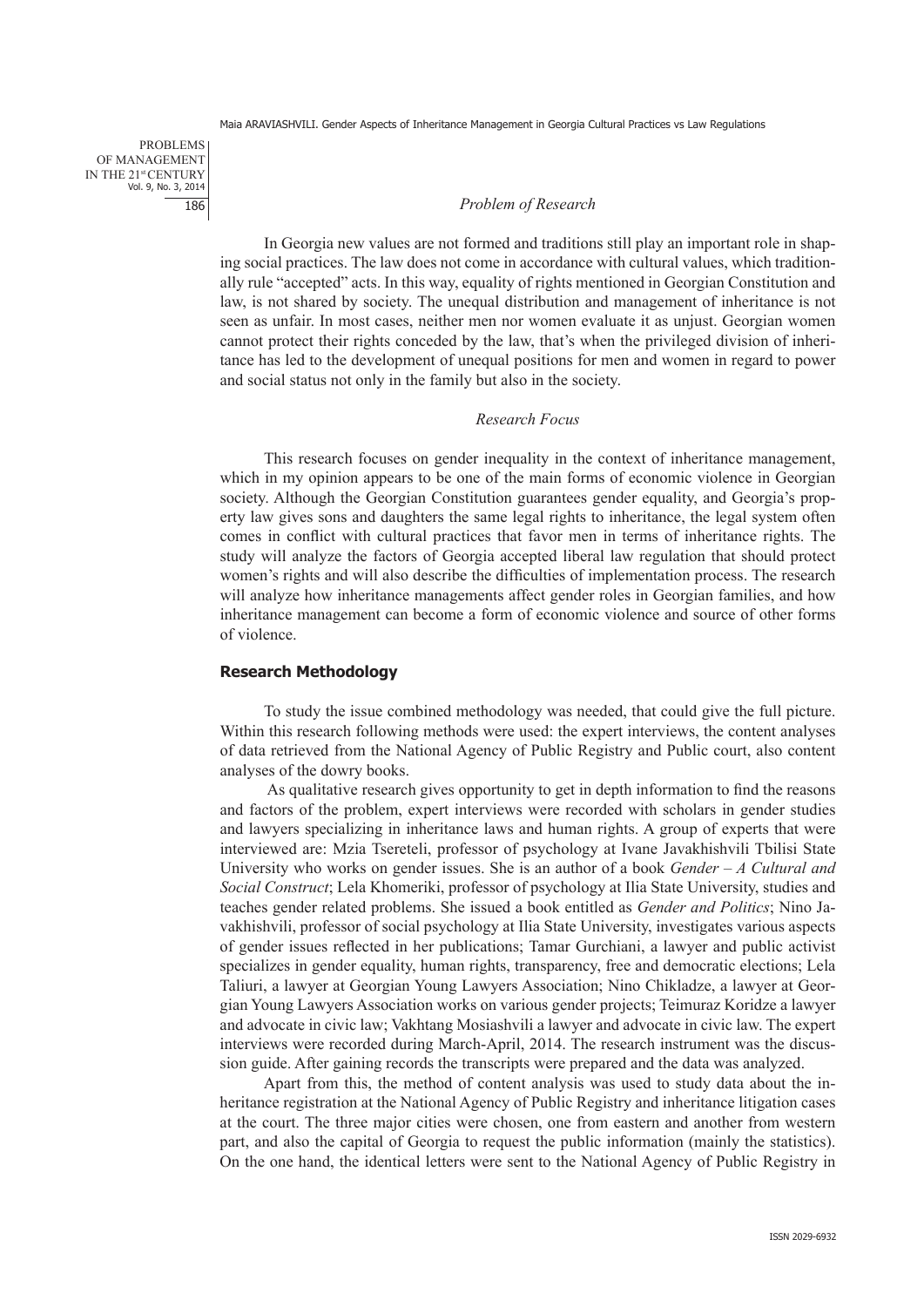problems of Management IN THE 21st CENTURY Vol. 9, No. 3, 2014 | 187

three Georgian cities: Tbilisi, Telavi, and Kutaisi. The requested public information should contain the registered inheritance data for 2011-2012, 2012-2013 and 2013-2014 years and gender aspect, the quantity of the registered inheritance for men and women. On the other hand, the matching letters were sent to the Tbilisi City Court, Kutaisi City Court and Telavi District Court, that were also asked for court records, pertaining to inheritance litigations for the last three years. The information should have covered quantity of inheritance litigation and gender aspects: between whom the process was. Field work of this method proceeded February-March, 2014.

### **Law Regulations and Cultural Practices**

As mentioned above, the Constitution of Georgia guarantees equality for all citizens and the Law on Gender Equality supports equal opportunities and treatment, at the same time it stresses the significance of maintaining statistics on gender equality. In this part, the accordance between law regulations and everyday practices will be discussed.

To turn to the content analyses of the data that was retrieved from the Tbilisi and Kutaisi city courts, the Telavi District court, and the National Agency of Public Registry. It is important to note that even though the Gender Equality Law instructs public institutions to gather, sort, and maintain statistics in the sphere of gender equality, two important institutions, such as the court and the National Agency of Public Registry, do not do so. When the National Agency of the Public Registry was asked for information regarding the gender of registered inheritance beneficiaries from 2011 to 2013, only general statistical information was given and the agency responded that they do not possess information on the gender of beneficiaries. Although it is legally considered public information, when the names of beneficiaries were requested in order to create statistics according to gender, the agency responded that the information would only be supplied for a fee of ten GEL per name. Consequently, this data, which is supposedly free to the public, would be incredibly expensive to acquire, given that in only one year these three cities have approximately six thousand and five hundred inheritance claimers. Furthermore, an application for this data was rejected due to the amount of time and difficulty required to compile the information. When Tbilisi City Court was asked for information, it released on the number of inheritance litigations that took place. The Only Telavi District Court was able to provide the requested statistical information about inheritance litigations between sisters and brothers for the years covered in this report.

These cases reveal that sometimes key public organizations are not involved in implementing gender equality law, and do not systematize related data as they should. It is very important to maintain gender varied statistical data in order to plan future policies related to gender. As Lela Khomeriki notes, statistics can play a significant role in raising awareness about gender inequality in society (L. Khomeriki, interview by author, Expert Interview, Tbilisi, Georgia, March 2014). To support this claim, she recalled examples from her teaching experience at Ilia State University in Tbilisi, particularly from her class about gender issues in Georgia. Often, students did not admit that gender inequality exists in Georgia, until they were shown supporting statistical data. When they encountered real facts, they began to reflect on them and acknowledge injustice or discrimination toward women.

For Tamar Gurchiani, it is clear that there are no gender sensitive institutions in Georgia that could survey and compile statistics on gender issues; for example how many women refuse to receive their parents' inheritance and why. Another problem she mentions is, that Georgia does not have proactive law regulations that could decrease the number of women who do not claim or have to refuse their share of inheritance (T. Gurchiani, expert interview by author, Tbilisi, Georgia, March 2014).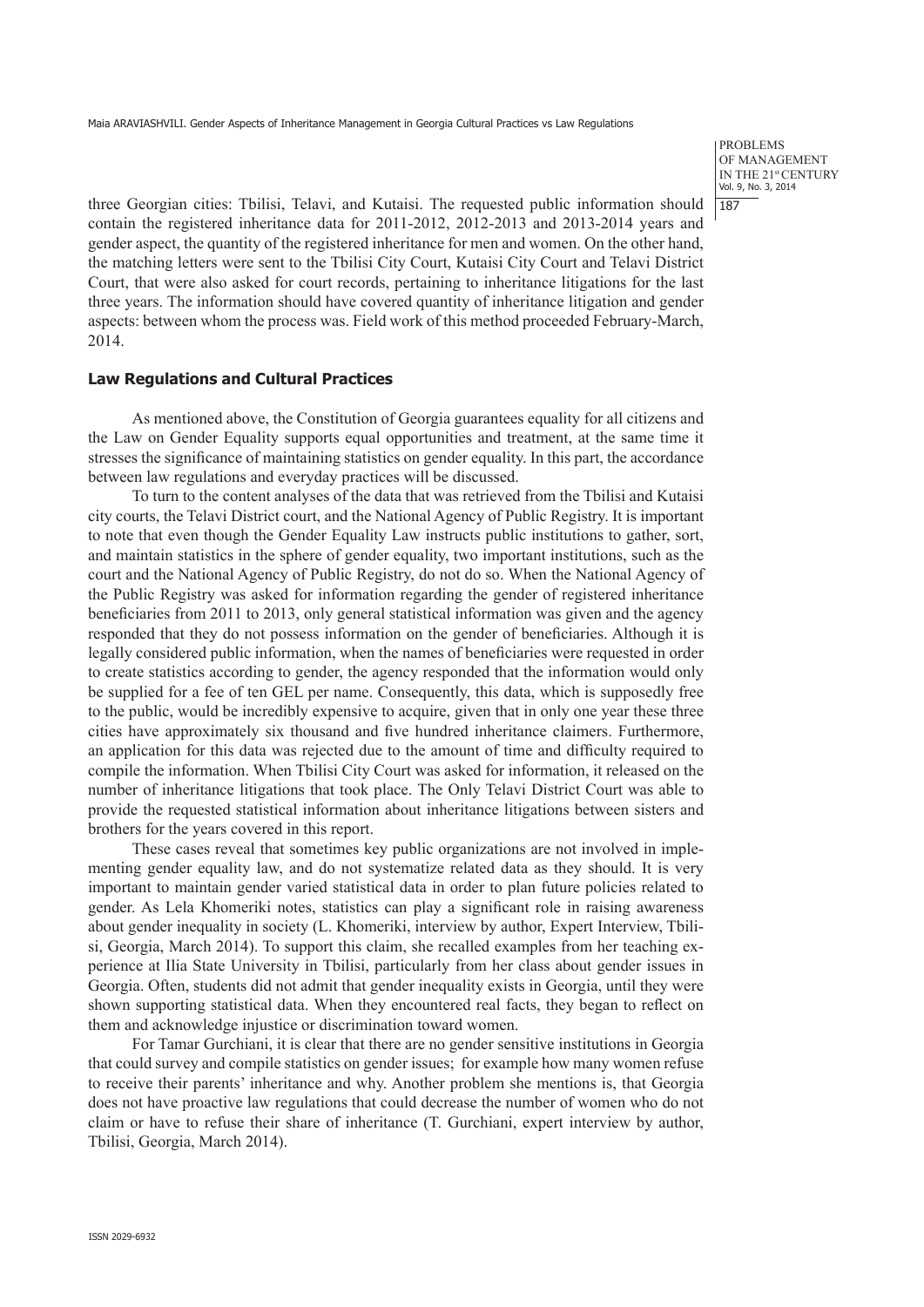problems of Management IN THE 21st CENTURY Vol. 9, No. 3, 2014 188

The survey, conducted by UNDP shows, that most of the parents' property is given to a son and not to a daughter. (United Nations in Georgia, 2013, p. 201). But still the significant part of the respondents supported equal rights in terms of inheritance distribution, but it is unclear what this idea of "equal rights" pertains: Does it mean a fully equal and just experience, or only a subjective vision of what is considered "fair"? Furthermore, it is unclear whether these respondents would themselves distribute their property evenly to their children, or whether they had a fair experience when receiving their own inheritance. As the survey shows, the number of people who believe that a major part of parents' property should be given to a daughter is very small (United Nations in Georgia, 2013, p. 201).

# **Table 1. Division of inheritance (%).**

| <b>Property type</b> |      |                  |                                        |
|----------------------|------|------------------|----------------------------------------|
| Parents'<br>house    | Land | <b>Jewellery</b> | Cash, car and other<br>mobile property |
| 42                   | 31   |                  | 14                                     |
| 14                   | 16   | 12               | 16                                     |
| 44                   | 50   | 67               | 66                                     |
| 0                    |      | 11               | 3                                      |
| 0                    |      | 3                |                                        |
|                      |      |                  | 2                                      |
|                      |      |                  |                                        |

The data from the table division of inheritance shows that respondents more easily give women access to movable property than to unmovable property. Georgians predominantly prefer men to inherit a house and land (United Nations in Georgia, 2013, p. 201).

Qualitative research data of the same project support the quantitative research results. Respondents explain giving preference to a son, and compensate a woman with a dowry as reflected in the Georgian tradition. When getting married, a woman is believed to become the 'owner' of her spouse's property, including his inheritance from his parents. However, here 'ownership' means just a right to use the property (to live in a house, to use belongings). Here are some comments from female respondents:

I think that the son should be given more; everything my father left belongs to his son. I would not take what my father left for him. I do not want my brother's property to be shared with me (Samegrelo, urban, 20-35, higher education) (United Nations in Georgia, 2013, p. 201).

We sold our house in Gali. I have a sister-in-law and we symbolically...My husband symbolically gave her \$300. She had no complaints. I would be very offended if she had and I as well do not want anything from my brother's house, even if they sell it, I do not want even one Tetri. (Samegrelo, urban, 36-50, higher education) (United Nations in Georgia, 2013, p. 201).

I have a house in a village and a flat in a city and it happened somehow that I have it in my daughter's name. It does not matter whose name it is in, but my son asked me several times why it is in Salome's name. Therefore, he thinks that he has a house in a village, and that both belong to him. Now, I have never said at home that it all belongs to a son, but I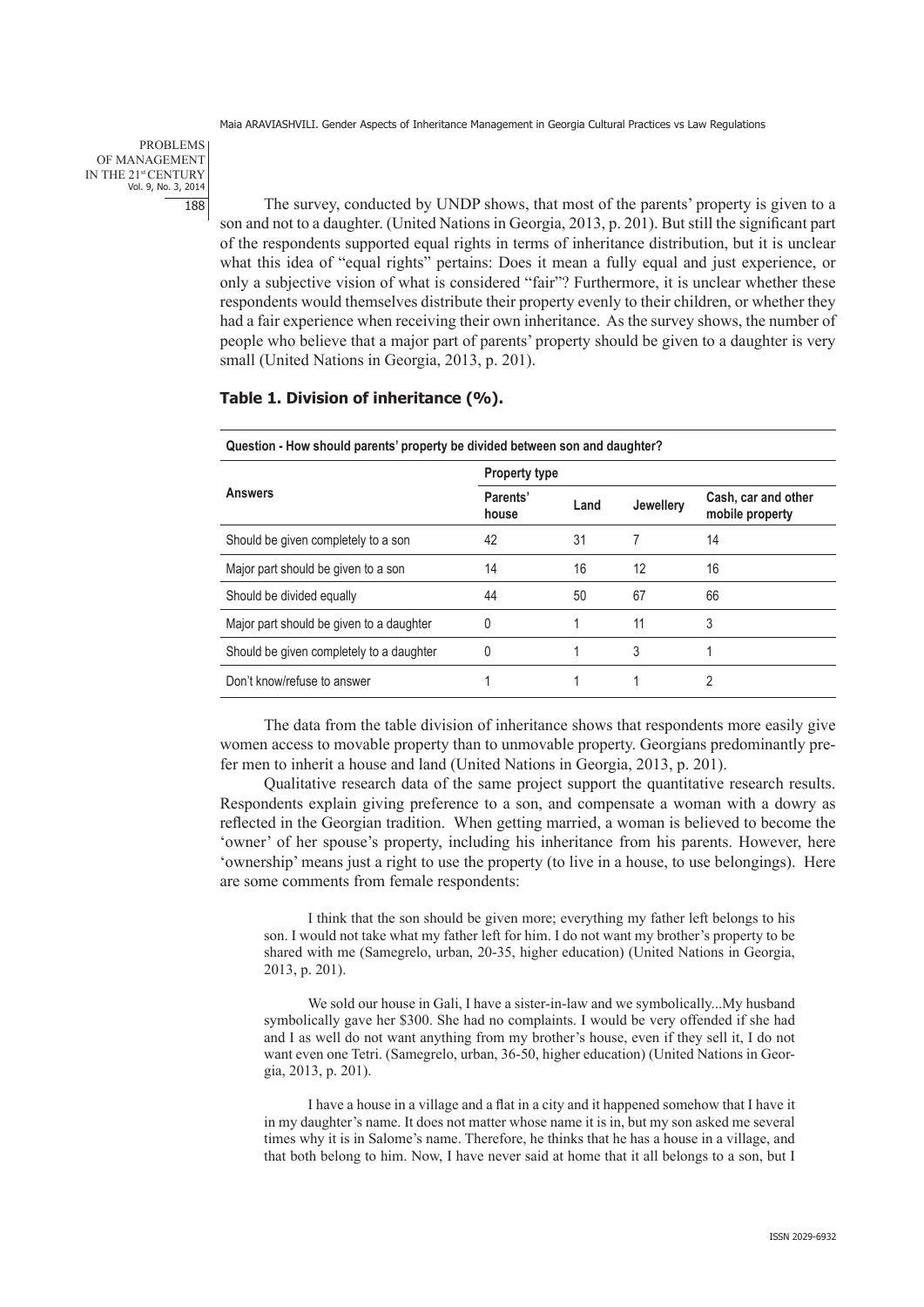problems of Management IN THE 21st CENTURY Vol. 9, No. 3, 2014 189

guess he still thinks that it still belongs to him (Samegrelo, urban, 36-50, higher education) (United Nations in Georgia, 2013, p. 201).

Dividing property, unfortunately, it is that in Georgia that when a daughter is married and leaves for her new home, that is where her property is. Whether it is bedroom furniture, a dowry, or others - whatever was sent to her, but now as I notice...everything was given to a son: house, land or whatever it was. (Kakheti, urban, 20-35, higher education) (United Nations in Georgia, 2013, p. 201).

It is clear, that even though democratic countries should share universal values about human rights, there is still a huge gap between the existing situation and the desired reality in Georgia. Women are victims of cultural norms, invisible repression, and violence. The laws and regulations promoting gender equality are either ignored or posited as unnatural in order to justify the legitimacy of Georgia's existing inequality. As Iris Marion Young declares, "… social justice requires explicitly acknowledging and attending to those group differences in order to undermine oppression" (Young, 2011, p. 3). She argues that when some groups are privileged in a society while others are oppressed, in order to achieve social justice, the oppression must be explicitly acknowledged and addressed. Tamar Gurchiani expressed the opinion of Georgian liberal circles when she mentioned that the Georgian Orthodox Church, as an institution, propagates conservative, patriarchal values, and supports gender discrimination and women's dependence on men. Given the fact that 96% of Georgians report that they trust the Patriarch (NDI, public poll in Georgia, March-April 2014), it would not be easy to change these deeply rooted discriminatory attitudes against women.

One of the biggest roadblocks for gender equality in Georgia lies in the lack of consensus about the definition and parameters of human rights, especially in regards to women's rights. In public discussions, issues involving gender equality are often mentioned with a touch of irony (Matynia, 2010, p. 201), even by liberal intellectuals who have significant influence on public opinion. Elzbieta Matynia discusses similar problems in Poland when "in those first years of transformation, there was enormous socio-cultural and political pressure coming from both men and women to disregard the issue and even to ridicule those involved in discussions of it" (Matynia, 2010, p. 206).

In most cases, even though gender inequality is apparent, it is not seen as injustice. Some forms of violence are seen as justified, as they are part of widespread social norms that condone such behavior. That's why gender inequality and violence against women needs adequate attention and research to reveal this oppression and injustice. A lawyer, Vakhtang Mosiashvili, notes that when parents distribute inheritance to their children and give priority to the sons they unconsciously put daughters in unequal positions. However, they do not treat this action as discriminatory against their daughters. If they were aware of the future consequences of their actions, they may not make these choices. *"*No parent hates his/her children. So, to destroy their future life and give no chance to live normally- it happens just unconsciously" (V. Mosiashvili, expert interview by author, Tbilisi, Georgia, March 2014).

Mzia Tsereteli notes that even women themselves do not admit that their rights are violated, since discrimination is perceived as a fact of life:

When you say, "Women you also can claim your share of inheritance!" they are surprised. Thus, they themselves are potential violators. If a woman understands that the inheritance belonged to her, too, and her parents treated her unjustly, it will be a progress, as she will not do the same to her children. Usually, daughters do not even express their anger, but emotionally they are full of displeasure. This tradition unconsciously passes from generation to generation, and women do the same to their children as parents treated them. They think this is the norm. Sometimes, women do not realize what they lost, for example, their chances of development and self-realization (M. Tsereteli, expert interview by author, Tbilisi, Georgia, March 2014)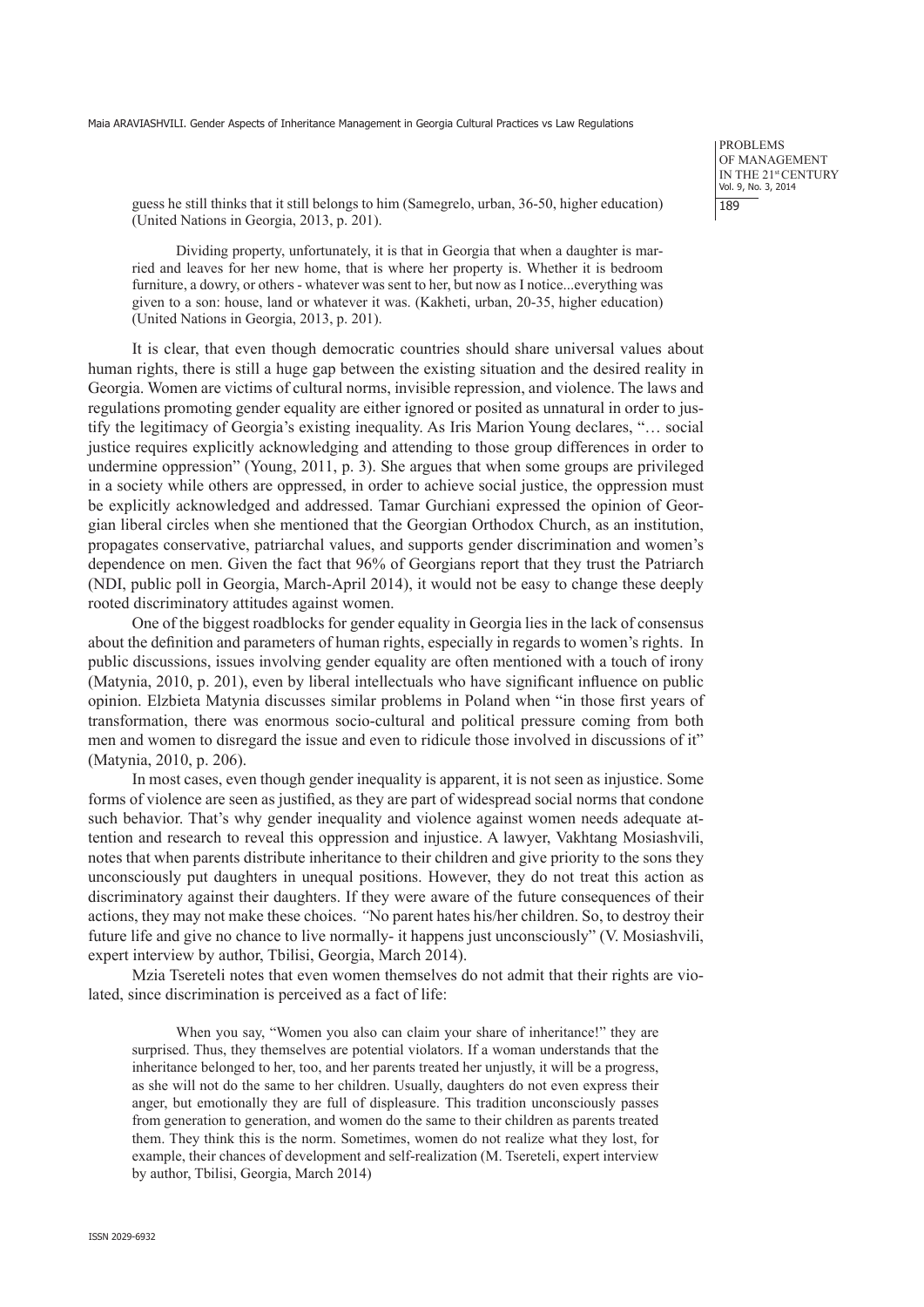#### problems of Management IN THE 21st CENTURY Vol. 9, No. 3, 2014 190

Peter L. Berger and Thomas Luckmann argue, "As long as the routines of everyday life continue without interruption they are apprehended as unproblematic" (Bourdieu, 2005, p. 66). They seem to be 'typificatory schemes' in everyday life and these schemes continuously affect interactions (Bourdieu, 2005, p. 66). In terms of sister-brother relationships we can see the 'typificatory scheme' of good brother and sister relationships based on the presumption that males are the only rightful inheritors. But these harmonious interactions only last until sisters ask for their share of their inheritance and acknowledge themselves as equal heirs of their parents' property. In that case, the "typificatory scheme" is ruined.

Mzia Tsereteli states that instead of inheritance, a woman gains the status of being married, which she finds more suitable. The 'modern' type of women irritates her, because that conflicts with the typification scheme of a 'good Georgian women':

As compensation a woman gets… a kind of status, a "pseudo" status… "the real Georgian woman," "a good housewife"… and she likes this kind of status and role (M. Tsereteli, expert interview by author, Tbilisi, Georgia, March 2014).

Even though, in many cases, common law is stronger than legislation, we cannot say that legislation is useless. According to Tamar Gurchiani, the inheritance law approved in 1997 protects women because in order to divide or sell the inheritance property, a claimant must stay within the framework of the law:

Even if an ancestor decided to distribute inheritance just among men and exclude women by the means of a testament and leave her without inheritance, the law supports her as a legal heiress. The law protects her, because the law does not make any difference based on gender (T. Gurchiani, expert interview by author, Tbilisi, Georgia, March 2014)

However, Gurchiani thinks that even though the law does not vary based on gender, structural discrimination is so strong that it disables women from accessing their legal rights:

If we say that cultural norms are so strong that they dictate women to reject their rights on inheritance for the benefit of men, then we can suppose that these kinds of cases are frequent... When a woman is an heiress, but she is a victim of discrimination, this injustice should not be discussed in just law regulation context. We face broader, structural discrimination that is sharply framed, supported by cultural norms. Structural discrimination is as important a problem as legal discrimination (T. Gurchiani, expert interview by author, Tbilisi, Georgia, March 2014)

Another lawyer, Teimuraz Koridze, claims that sister-brother litigation cases on inheritance occur very rarely as they do not want to address the court and bring the issue into public view. In many cases even though sisters are not satisfied with their conditions, they do not go to the court to claim their inheritance rights:

Legal litigations between sister and brother are rare and in most cases these happen as consultations. Sisters are interested in: do they have an inheritance? Do they have right on a parent's property? These cases do not come to the court as usual. But they have a feeling of protest towards the unequal inheritance distribution practice, while the law has different regulations. The reason they do not go to court is because they do not want people to discuss it. If women address the court then everybody, all relatives will know about it and this will be considered an embarrassing case (T. Koridze, expert interview by author, Tbilisi, Georgia, March 2014).

It can be seen that women, even in very hard situations, refuse to litigate with their brothers and parents. Nino Javakhishvili explains that issue: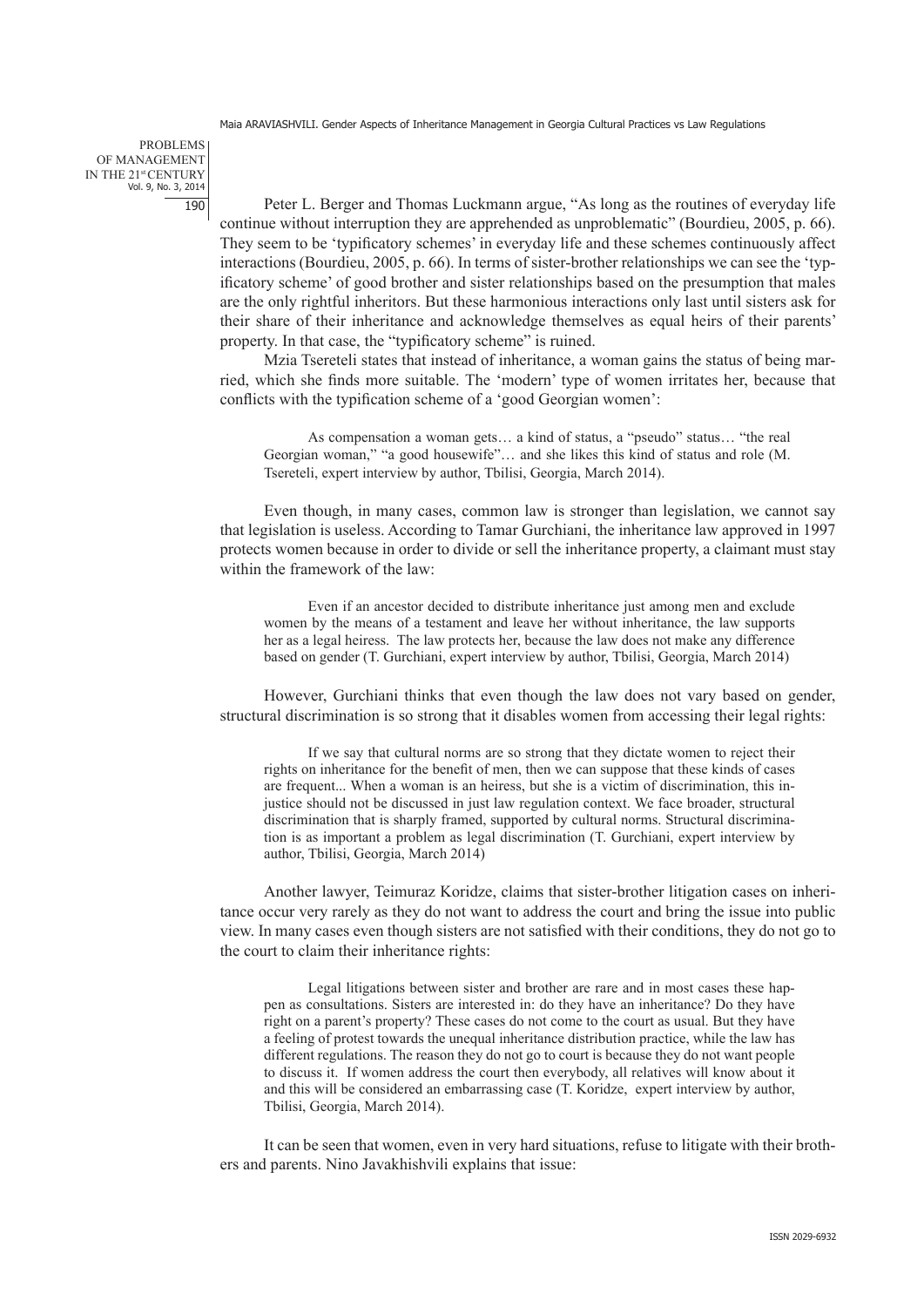problems of Management IN THE 21st CENTURY Vol. 9, No. 3, 2014 191

…because it's not only about her brother, she might ruin relations with a mother, father, grandmother, grandfather, and even with cousins. That means, for us, the family is the most valuable, we are a 'clan' society.

Vakhtang Mosiashvili also discusses the reasons why women do not sue their families:

This is a complex problem; in our society to intervene and take part in other lives seems normal. Women do not go to the court not because they do not want to, but because the society will respond in a very negative way. Deeply rooted stereotypes will come up and everyone will express their displeasure about 'shameless' women who dare to ask their brothers for a share of the patrimonial house. The same could happen if a brother addresses the court, as for Georgians it is not acceptable that brother and sisters sue over the property, they think that close relatives should have a more respectful relationship (V. Mosiashvili, expert interview by author, Tbilisi, Georgia, March 2014).

Sometimes women do not seek legal redress for financial reasons as they are unable to pay for legal services. Teimuraz Koridze notes:

Women should have enough financial support to begin legal litigation. They have to pay the lawyer in advance and if they lose the trial/process they will not get any refund. Apart from this, they should pay a fee for the court hearing and also for the property value expertise (T. Koridze, expert interview by author, Tbilisi, Georgia, March 2014).

Recently in Georgia, many women have become the breadwinner in their family, but that has not changed their social condition; they still are not equal with their partners in decisionmaking processes. Often, Georgian women are more concerned with supporting their family than defending their own rights. "Despite the fact, that in many households women have become the primary breadwinners, their better adaptability and survival skills have not facilitated their transition from the private to the public domain" (Sabedashvili, 2007, p. 36). They cannot fight against the patriarchal society that commands them to accept this set of norms. One of the reasons supporting these norms is the strong belief that men function as the continuers of the patrimonial line. Another factor is that the son often stays living with his parents, while the daughter moves to live with her husband's family. Sons are expected to take care of their parents, and this is often used to justify their claims to full inheritance of their parents' property. If parents have only male children, according to tradition, the youngest son is the primary heir as he stays in the parental house and cares for his parents, while elder sons have to move when they get married. A lack of economic resources is an additional obstacle for women to gain access to their inheritance. In particular, when parents have only one house they cannot divide it. Even if finances are of less consequence, parents prefer to give a daughter immovable property. Pierre Bourdieu notes about the inheritance tradition in Kabylia: 'The inheritance tradition, which excludes a woman from their heritage, the mythic world-view which accords her only a limited existence and never grants her full participation in the symbolic capital of her adoptive lineage" (Berger & Luckmann, 1967). Something similar could be applied to the Georgian case:

A woman is not supposed to be an inheritor. Instead, a man is the only heir. Therefore, all property related issues are charged with symbolic meanings and are in accordance with the structure of society. If a woman also was connected to the continuation of the patrimonial line there could have been a different situation... Lack of economic resources becomes the reason for unequal distribution of inheritance. I think, if the family is a millionaire, then it can give not only houses, but everything to a son and a daughter also...otherwise, people begin to talk about privileges (N. Javakhishvili, expert interview by author, Tbilisi, Georgia, March 2014)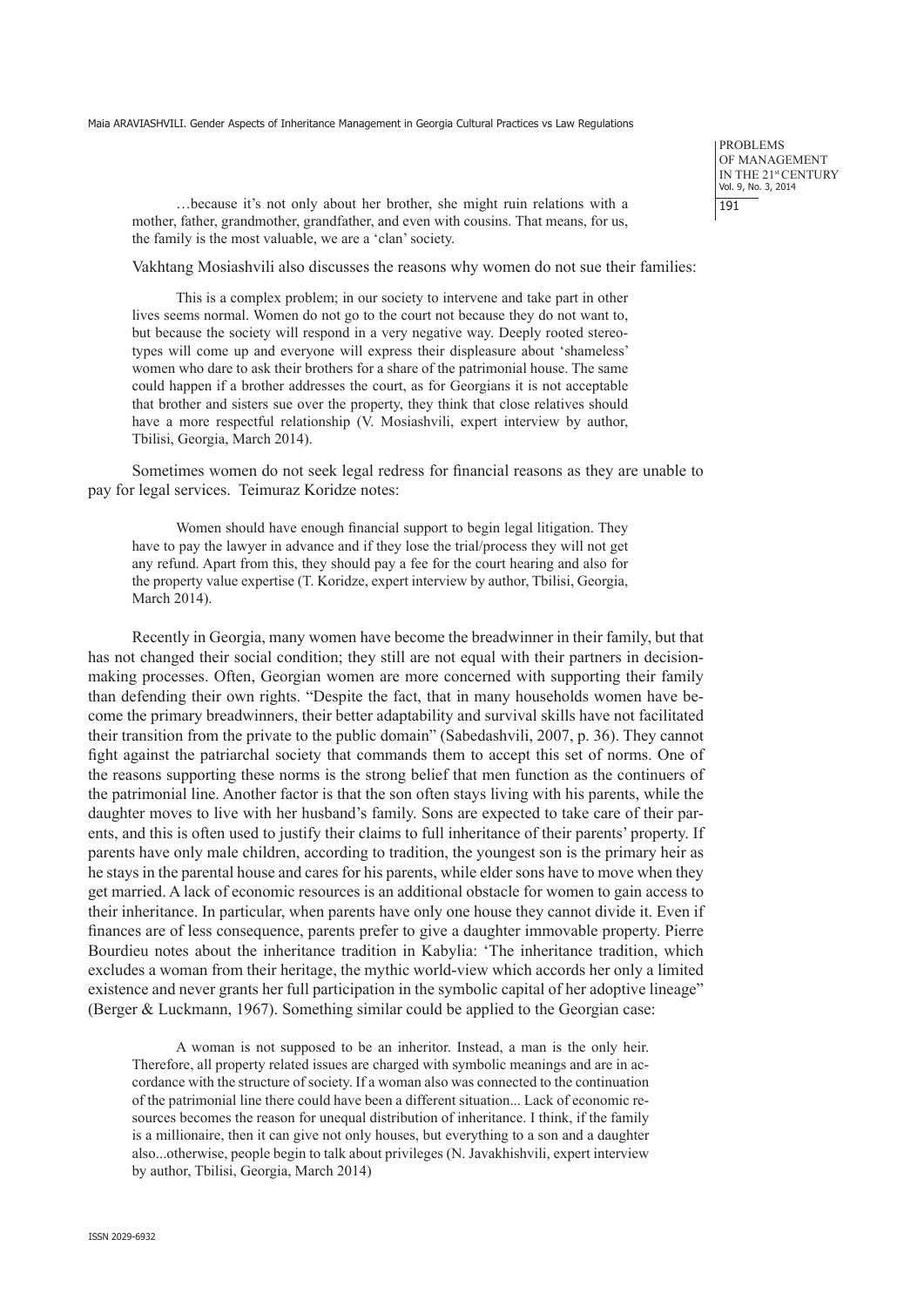problems of Management IN THE 21st CENTURY Vol. 9, No. 3, 2014 192

This is a really deeply rooted assumption that the main inheritor should be a man, and a woman should be satisfied with a dowry consisting of money or immovable property.

A woman would only be dowered with immovable property if a family owned multiple apartments. If the property consists of land in the village with the family house, then undoubtedly it will go to a son. It is so unquestionable that even women have no feeling of protest. If a woman expresses her dissatisfaction, she is seen as a plotter who does not respect the traditions and does not love her family. Her action is perceived as unseemly and is criticized by society in the micro 'socium' (L. Khomeriki, expert interview by author, Tbilisi, Georgia, March 2014).

The land was everything. A woman got married and moved from her parents' family. Because it was the norm for a woman to move in [with her] new family after getting married, a man became dominant; he did not have to move anywhere. Everything was familiar to him as the house belonged to him. He continued not only a generational, but also a cultural line (V. Mosiashvili, expert interview by author, Tbilisi, Georgia, March 2014).

As mentioned above, it is necessary to acknowledge that the unequal distribution of inheritance is an economic form of violence that may cause other forms of violence. Women, in many cases, suffer from this violence when, often, they are unable to feed or care for themselves and their children. In many cases, parents do not allow their daughters to come back home, even when they are victims of domestic violence. Thus, in a certain sense parents appear to be oppressors of their daughters. On the other hand, before creating new families, women are already doomed to be victims, as they are not independent economically. They do not get an equal and fair part of their inheritance through their dowry. Therefore, initially they are victims of discrimination from their parents. In this sense, we may consider unequal inheritance distribution as a form of violence against women. Iris Marion Young argues: "If unconscious behavior and practices reproduce oppression, they must be morally condemnable" (Young, 2011).

A gendered based distribution and management of inheritance perpetuates an unequal division of positions between sexes, not only in a family, but also in a society. The previously discussed forms of discrimination coming from a woman's parents are not treated as violence. Even in cases of domestic violence in which inheritance could help a woman leave her situation and start over, Georgian women often do not dare to take legal action against their brothers in order to claim their inheritance, especially if their brothers are married. The relationships between blood-related kin are too sacred within Georgian culture to risk violating traditions. However, women are occasionally willing to sue for inheritance rights from their in-laws:

There was a case of two brothers equally possessing a house. Then one of them died. Another brother did not want to share his inheritance with his sister-in-law, who was the legal heiress of her husband. Generally, litigations between sisters-in-law and brothers-in-law happen quite frequently. Now, they do not care about awkwardness, though that could ruin their relationship (T. Koridze, expert interview by author, Tbilisi, Georgia, March 2014)

A woman goes to court when living conditions are hard and sometimes she has no place to stay with her kids. Her childhood house now belongs to her brothers. Her original family thinks her new family should care of her. But if it became impossible to stay there and if she does not want to end up in the street, she has to find a solution, that is, to sue her brotherin-law (L. Khomeriki, expert interview by author, Tbilisi, Georgia, March 2014).

There were many cases when women stayed in the street with infants and when we asked them why they did not go back to their parents' house; all of them had similar responses: because I have a brother and sister-in-law, they live in that house and the property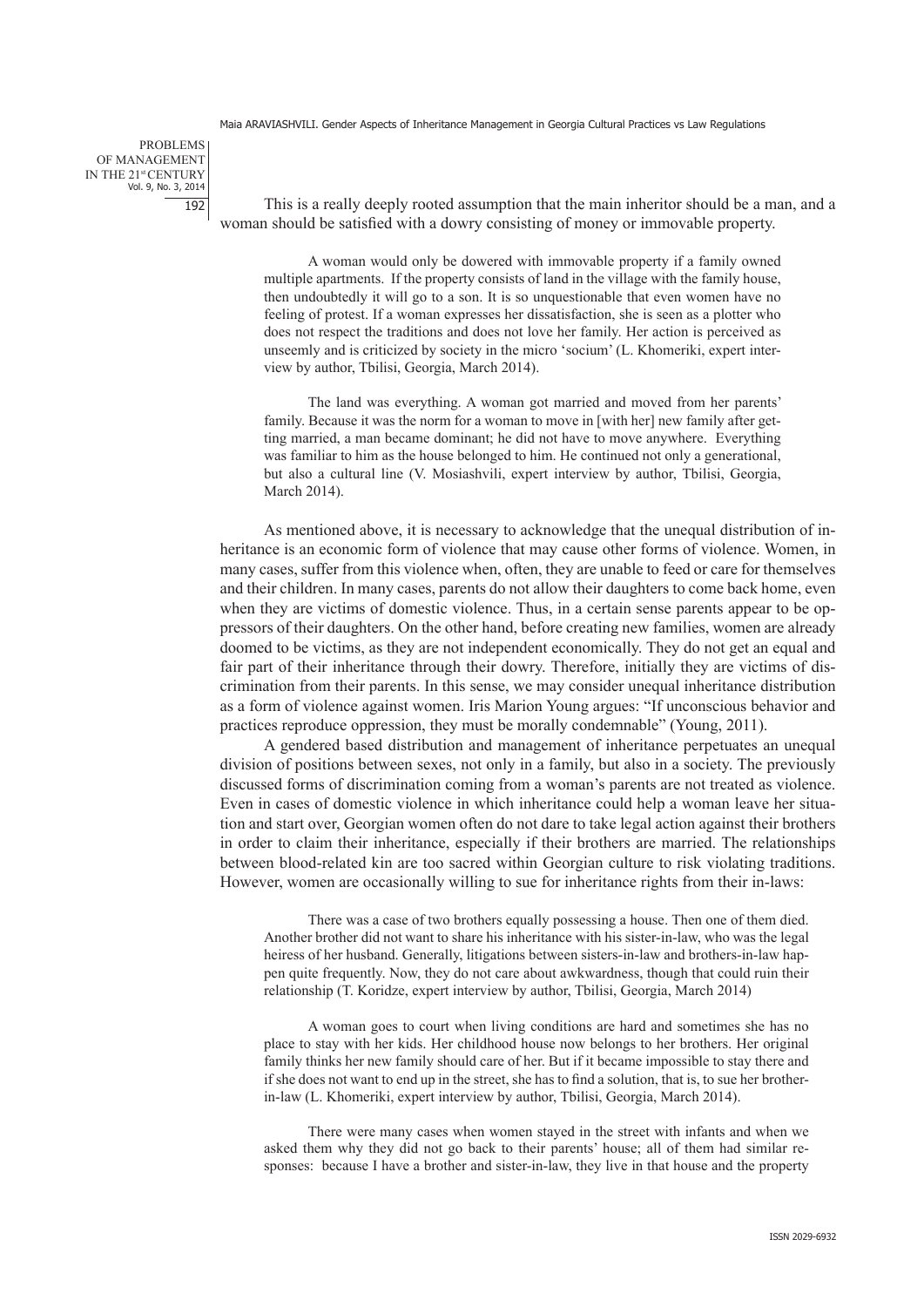belongs to them. The problem is that they do not know their rights and even do not oppose their parents. As usual, parents themselves decide that any property belongs to their sons. We had many such cases; we gave shelter to these women and provided them with various services... Even though we instructed them about their rights they were not ready to discuss their cases at court... Many of them suffered from extreme domestic violence, but still stayed at husband's house, since they could not go anywhere. Their original families did not want them to return home. Generally they try to persuade daughters to be patient and avoid the fate of [becoming a] "divorced woman" (N. Chikhladze, expert interview by author, Tbilisi, Georgia, March 2014).

All experts interviewed for this report emphasized that eliminating the cultural constraints that prevent women from receiving their full inheritance would increase their chances to acquire economic and symbolic capital, independence, status, and power.

Of course, if they (brother and sister – M.A.) divide a property equally than they could unify their share with their husbands/wives properties. As a result, the amount of property would not change, but we would witness a lot of changes in terms of dominance and dependence issue. Husband and Wife would begin cohabitation with the same start-up conditions. This is not acknowledged now (M. Tsereteli, expert interview by author, Tbilisi, Georgia, March 2014).

In the past, women from noble families who inherited their parents' property, since in their families there were no male heirs, frequently were in the same dominant positions as men. We can trace the same practice today. When a financially strong woman marries, she becomes dominant. The financial situation, changes many things (V. Mosiashvili, expert interview by author, Tbilisi, Georgia, March 2014).

It is clear, that in terms of inheritance common law is more effective than inheritance law regulations. Legislative intervention was not enough to eradicate traditional forms of violence on women. We cannot say that nothing has changed, but the improvements in this field still fall short of real change. There are several NGOs working on gender projects, also some significant steps were made in terms of scholarly researches and publications. However, this issue is mainly discussed within certain privileged groups, and has not reached ordinary citizens who actually face such discrimination:

Time goes on and the situation is the same, but some things have changed drastically compared to my childhood. This is connected with the right of expression of free will. To sum up, nowadays, society is freer... (M. Tsereteli, expert interview by author, Tbilisi, Georgia, March 2014).

I cannot say that there is no progress. There are improvements. Generally, the work conducted has its results. The situation is not hopeless, but we need to do more. (N. Javakhishvili, expert interview by author, Tbilisi, Georgia, March 2014).

Of course I am far from the idea that even 1/3 of Georgian society understands that they should share their inheritance equally... But the tendency is that more and more women express their claim and more parents acknowledge their mistake when a son gets the main share of the property.... But the situation is looking up very slowly and if the process is not accelerated by means of new measures it will take a long period until we have real results (T. Koridze, expert interview by author, Tbilisi, Georgia, March 2014).

According to Georgian human rights activist Tamar Gurchiani, Georgia's participation in these international conventions is less motivated by a belief in our adherence to the conventions, and more concerned with the prestige and benefits of being part of a "club" of democratic countries:

problems of Management IN THE 21st CENTURY Vol. 9, No. 3, 2014 193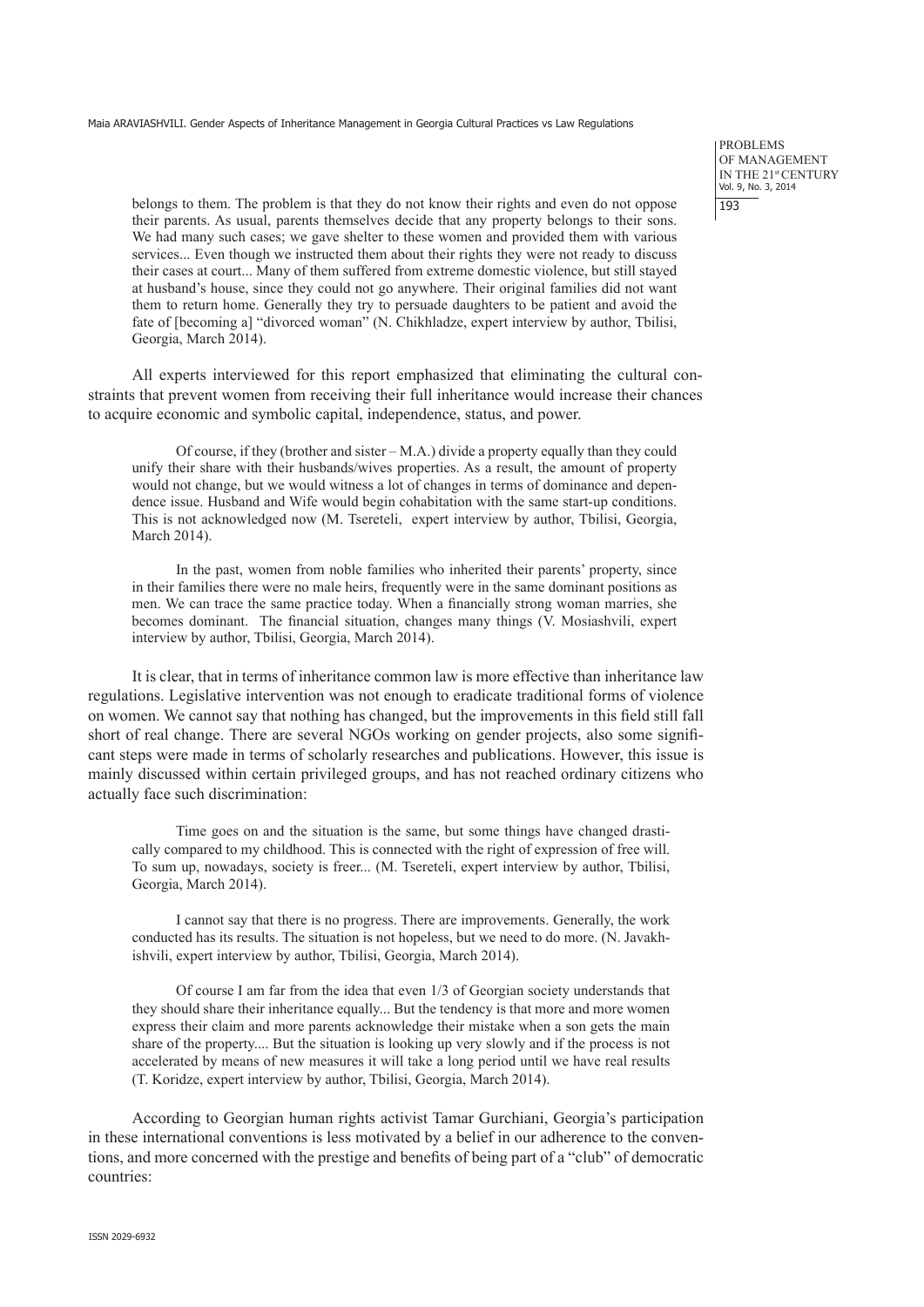problems of Management IN THE 21st CENTURY Vol. 9, No. 3, 2014 194

Why did we join them? .... Developing countries are happier to sign these conventions than developed ones. For example, the USA has not ratified the CEDAW by UNDP... developing countries are happy to ratify these international conventions as they feel like they joined an international club; they need it to get investments, recognition of the state, to develop tourism and so on. There are plenty of reasons (T. Gurchiani. Expert interview by author, Tbilisi, Georgia, March 2014).

Joint attempts of the Government and NGOs to elaborate a complex approach could be seen as initial measures to improve women's positions in term of collecting inheritance. Particularly, a proactive law, information campaign, new programs in education, more women representatives in parliament and the government will play important roles in this process. Nowadays, female representation in parliament is only 11% and only 38% of citizens evaluate women's representation as 'too few.'[Public attitudes in Georgia: Results of a March 2013 survey carried out for NDI by CRRC. This research is funded by the Swedish International Development Cooperation Agency (Sida)]

There is a lot to be done in order to encourage women to participate actively in social and political life. The experiences of Poland show us that for several years, it was very difficult for women to enter into political circles, especially for feminists. As Elzbeita Matynia describes, "For a long time it was considered political suicide for a woman active in public life to identify herself with feminism and feminist issues " (Matynia, 2010). But a few years later, an impressive "cohort of women finally 'graduated' in Poland and began to enter the politically relevant public sphere" (Matynia, 2010). That significantly changed the situation in Poland. The same way could be helpful for Georgia. Georgian experts provided some general recommendations:

Currently, I am not actively involved in women's movements and am observing the situation from outside. I have not noticed in any campaign or on TV how many women are victims of family violence because their parents did not support them with a place to live, how many women are oppressed by brothers or sisters and sons-in-law. This data could be collected. Someone should gather this information and publish it to make people think about this issue (M. Tsereteli, expert interview by author, Tbilisi, Georgia, March 2014).

M. Tsereteli discusses why gender related projects are not financed in Georgia. While NGOs usually suggest issues and projects to donor organizations, in Georgia, the process is reversed: NGOs seek donors and these donors suggest courses of study or action. Furthermore, the fields related to the study of gender equality are often filled with unqualified and easily dismissed scholars:

… NGOs should provide adequate work on this issue. The dosage and techniques of transferring information are also important, because when someone thinks that an existing practice is the norm you should not tell her categorically that her rights are abrogated. She might not get it. Therefore, to explain the issue in the correct way you need to have the necessary skills. Many have worked improperly. If you have a bad reputation as soon as you start to speak about gender related problems she would say that she does not want to listen to you (M. Tsereteli, expert interview by author, Tbilisi, Georgia, March 2014).

What short and long term goals should NGOs and government focus on in order to improve this situation? We, who work on gender, say that we need both together: symptomatic treatment that means state [sanctioned] temporary norms and restrictions...And, secondly, working in-depth to fight stereotypes; that means organizing trainings, programs at schools and universities; discussions, meetings, film screenings, and all possible ways to deliver information we should work on with society; We will not have the results today or tomorrow, but we need both approaches to have the results some time [in the future]... There is a need for a strong movement. In this case the problem is that this patriarchal men-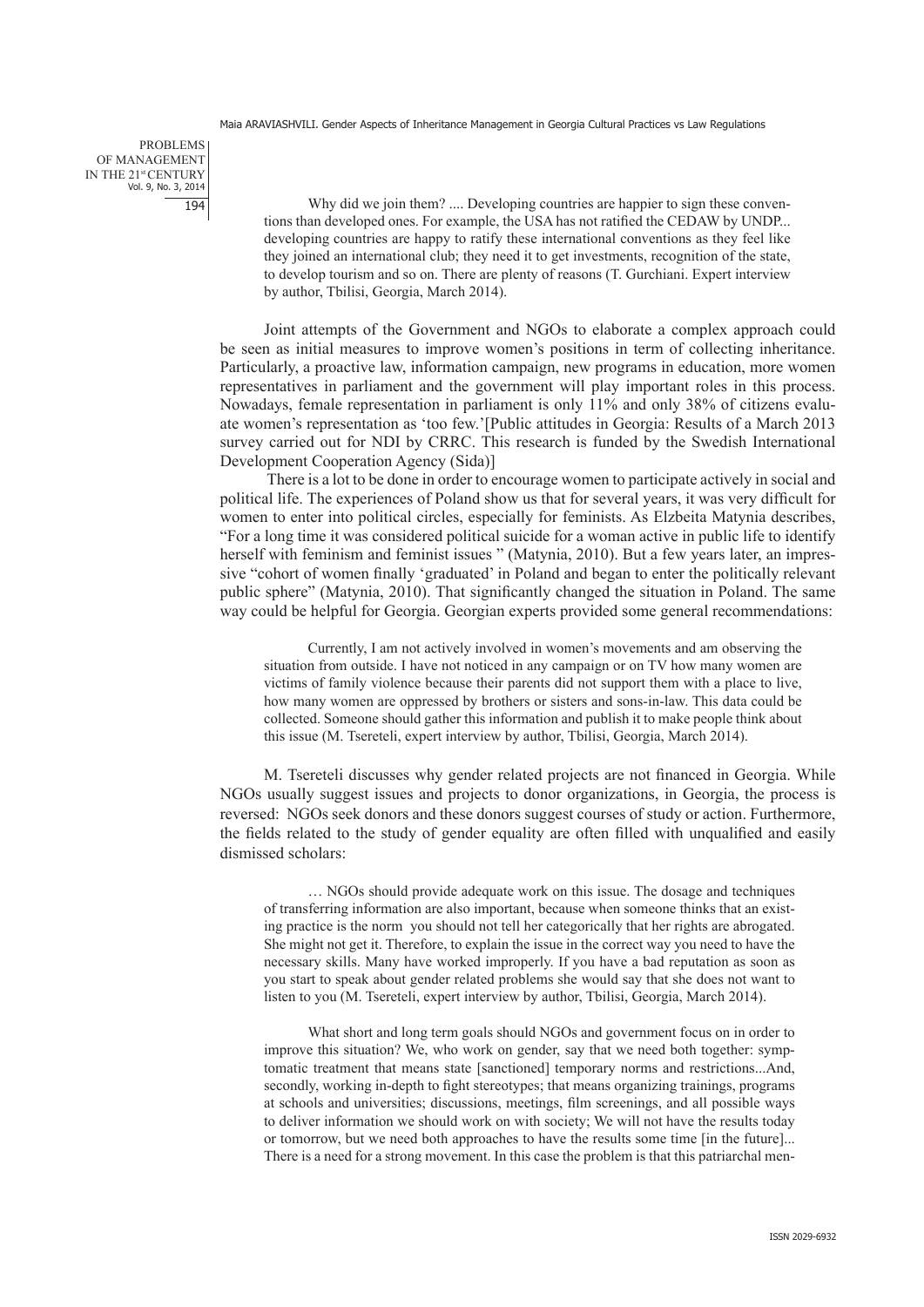problems of Management IN THE 21st CENTURY Vol. 9, No. 3, 2014 195

tality permeates the whole society. The government consists of members with patriarchal mentality and most of them are men. It is a closed circle, if among them were women, not only women but also those without a patriarchal mentality, they could notice problems (N. Javakhishvili, expert interview by author, Tbilisi, Georgia, March 2014).

In Iraq, 30% of parliament members are women, while in Georgia we have only 11% of members are women. According to the international standards, at least 30% of parliament members should be women. When women are not among decision makers in politics, it is natural, that the political will to protect women is weak (T Gurchiani, expert interview by author, Tbilisi, Georgia, March 2014).

Not in kindergarten, but at school we should teach people civic education and explain what male and female equality means. Not only in the legal context, but also in real life; when people create families and have to share inheritance, they should keep a balance and not make preferences on the basis of gender (L. Taliuri, expert interview by author, Tbilisi, Georgia, March 2014).

To summarize the expert interview findings, it can be concluded, that the Republic of Georgia was highly motivated to participate in international conventions as it gave possibility to get benefits and prestige on an international level. However, only liberal legislation was not enough to overcome such widespread form of economic violence as unequal inheritance distribution and management. Georgian women still are not willing to demand equality and defend their rights in this context, since the blood-related kinship is too sacred within Georgian culture. Even though in many cases, women become breadwinners, they cannot be decision makers. They still depend on their husbands when it comes to the management of family issues. Women rather feel more comfortable to fit into the pseudo status and stereotype of "exemplary" Georgian woman. Moreover, females who are victims of violence cannot rely on support from old family and return to their childhood home as they lost their share of it. Consequently, women end up in a situation of suffering from domestic violence. Thus, even though gender inequality is obvious, often it is not perceived as discrimination. On the contrary, some forms of violence are justified on the basis of widespread social and cultural norms condoning such behavior.

#### **Conclusions**

In conclusion, in most Georgian families men have significant privilege in terms of inheritance management. Even though legislation gives men and women equal rights to inheritance, Georgian families give privilege to men and transfer a significant part of the parents' property to men (especially unmovable property). The legislative intervention has not been enough to eradicate traditional form of violence against women. Commonly, male privilege is explained with the logic that they are continuers of a patrimonial lineage. For a Georgian woman, it is more valuable to maintain a good relationship with family than to defend her rights, even though it gives her more chances for self-realization and security. A woman stays economically dependent on her husband, unless she starts to work. In some cases, this creates an inescapable situation of domestic violence as the woman has nowhere to go. Dowries have lost their significance and, unlike in medieval Georgia, are no longer a prerequisite for marriage. Nowadays, with dowries, mostly seen as a symbolic gift, women receive even less property and resources from their parents. Although women have more independence in choosing their spouses, the economic violence of unequal inheritance distribution has a great impact on their independence and individual rights. Unfortunately, despite the myriad negative repercussions of this tradition, the unequal distribution and management of inheritance is often justified by Georgian society, and is not acknowledged as violence or discrimination.